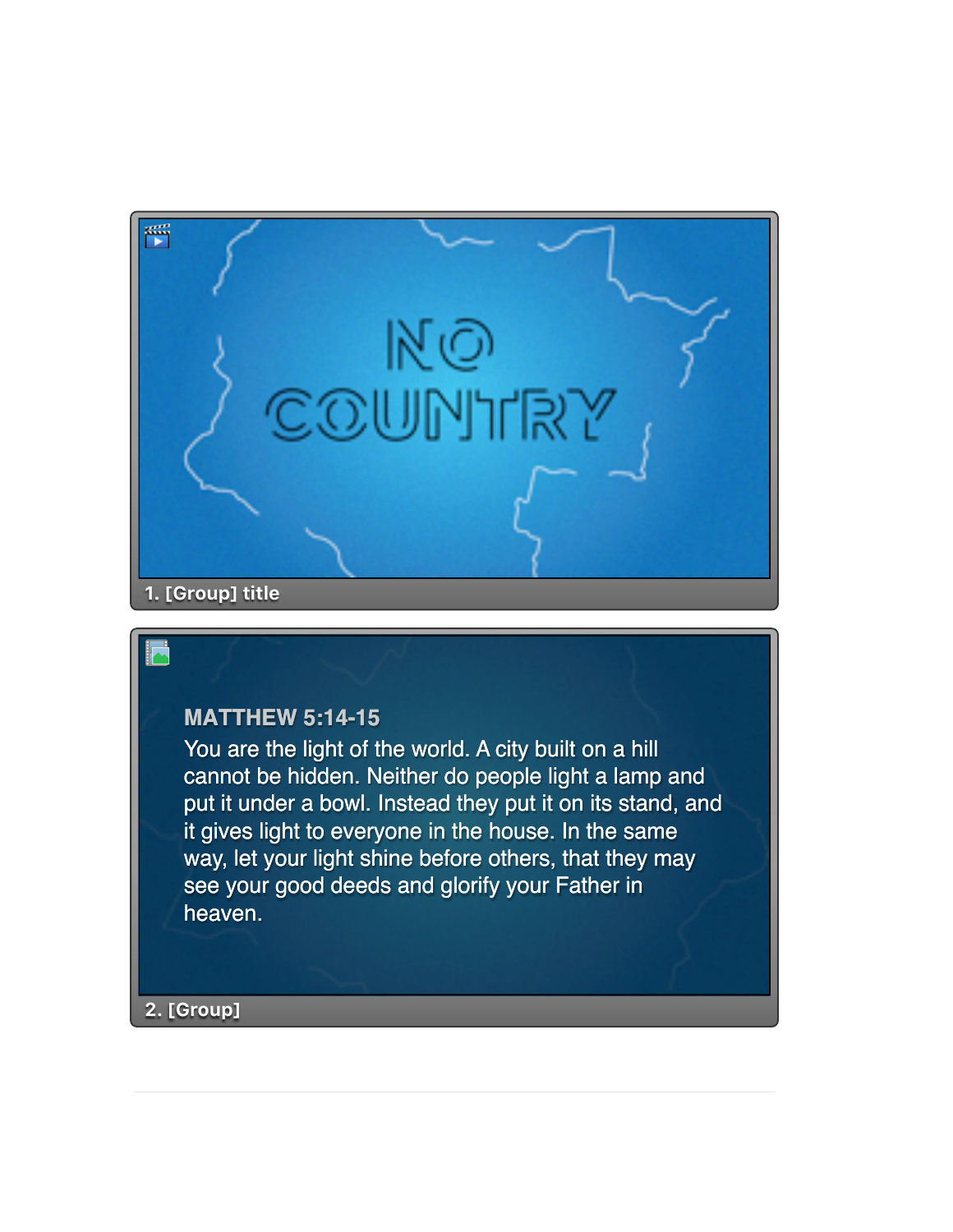## **MATTHEW 5:13**

**You are the salt of the earth. But if the salt loses its saltiness, how can it be made salty again? It is no longer good for anything, except to be thrown out and trampled underfoot.**

**3. [Group]**